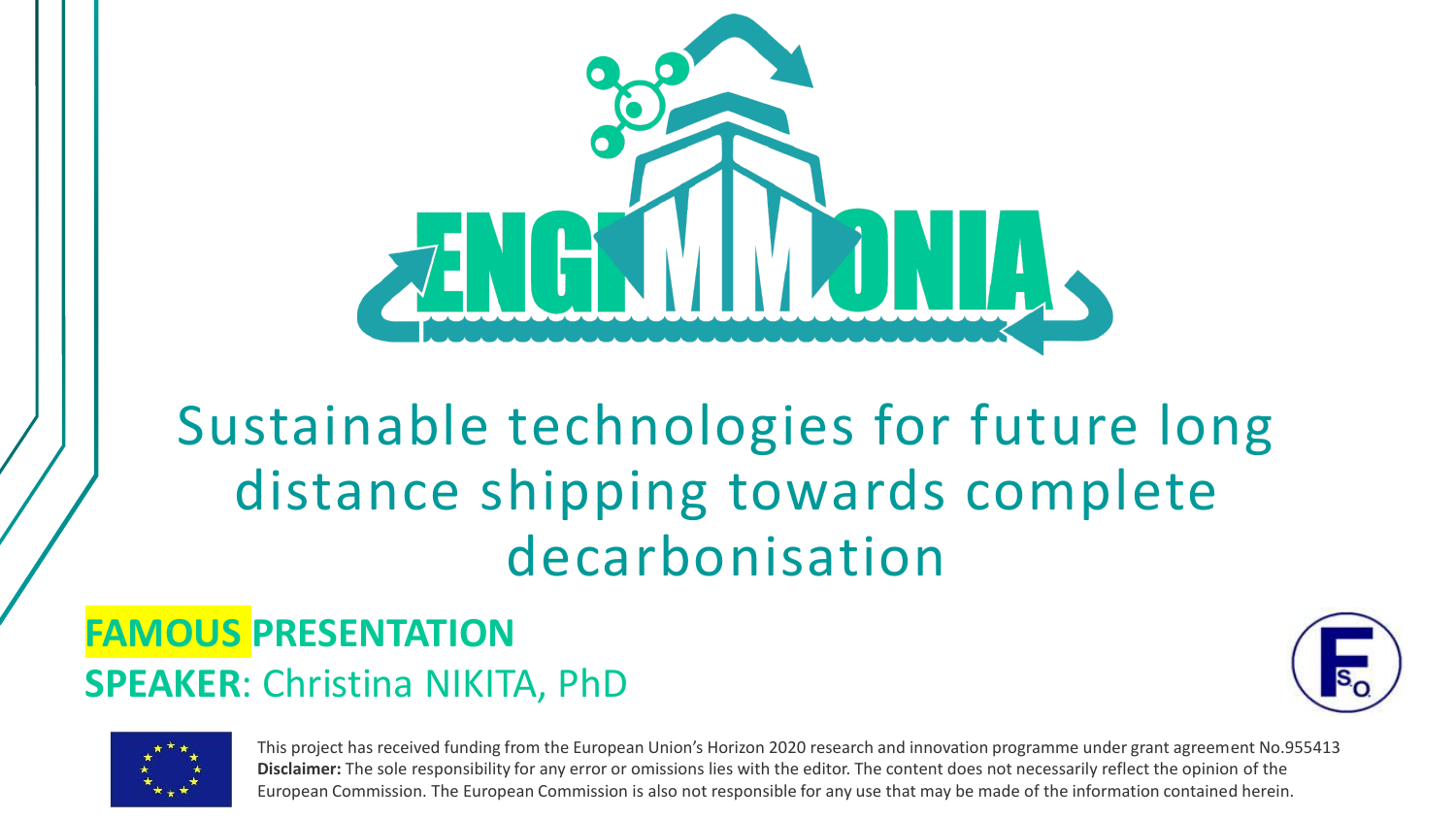



This project has received funding from the EU's H2020 research and innovation programme under GA 955413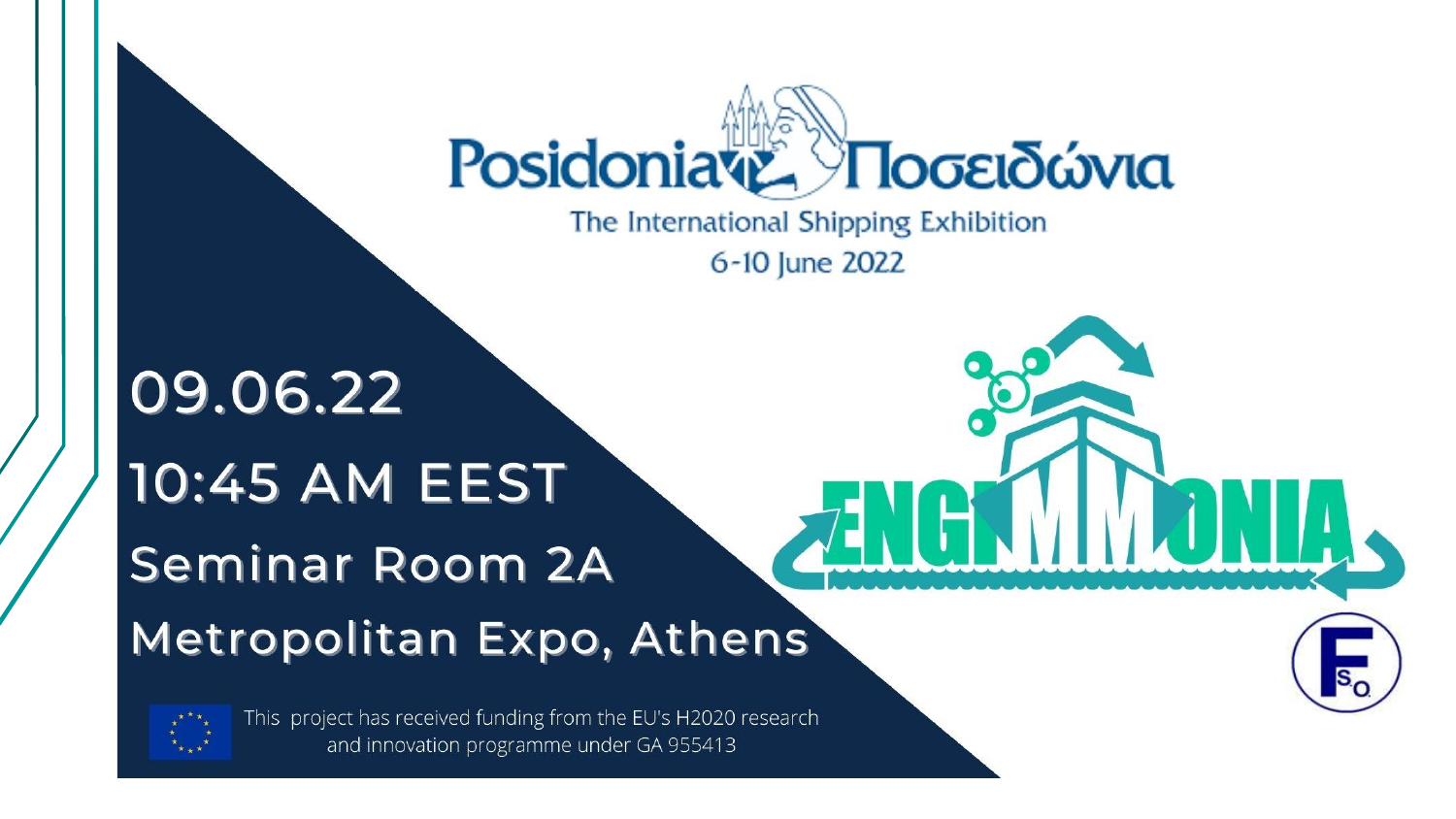## Background and role in Engimmonia



Techno-economical consultancy services to a diverse fleet of tanker, dry and pleasure craft vessels

- Onboard surveys Retrofit studies
- Tailor made proposals and ROI studies for modifications and upgrades onboard vessels.
- Inventory Of Hazardous Materials (IHM)
- Performance monitoring and assessment of operational practices

#### **Demonstration Committee Partner in ENGIMMONIA**

Provides a VLCC Tanker vessel for the integration of supplementary decarbonisation technologies



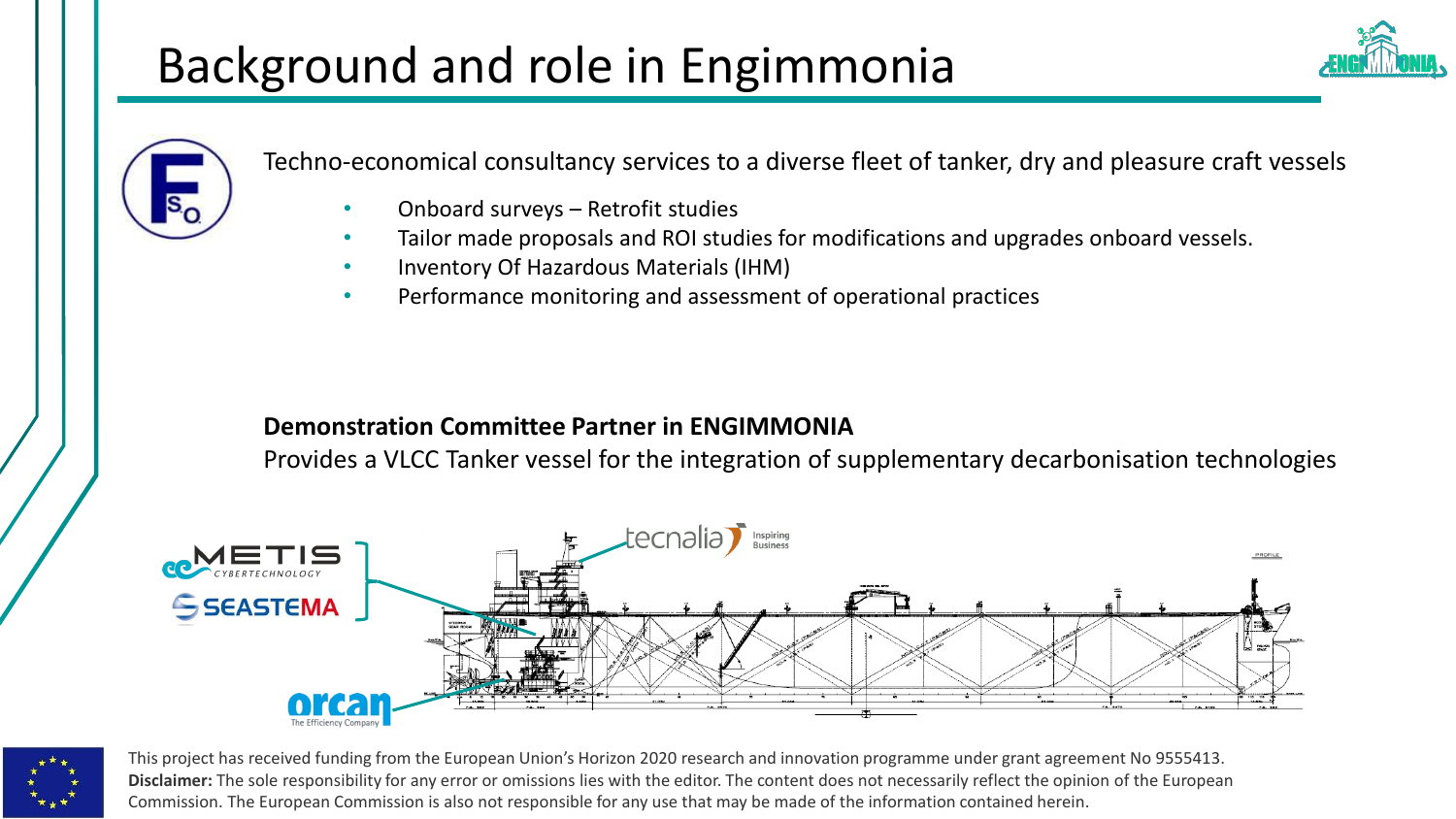## Planned integrations 1/3





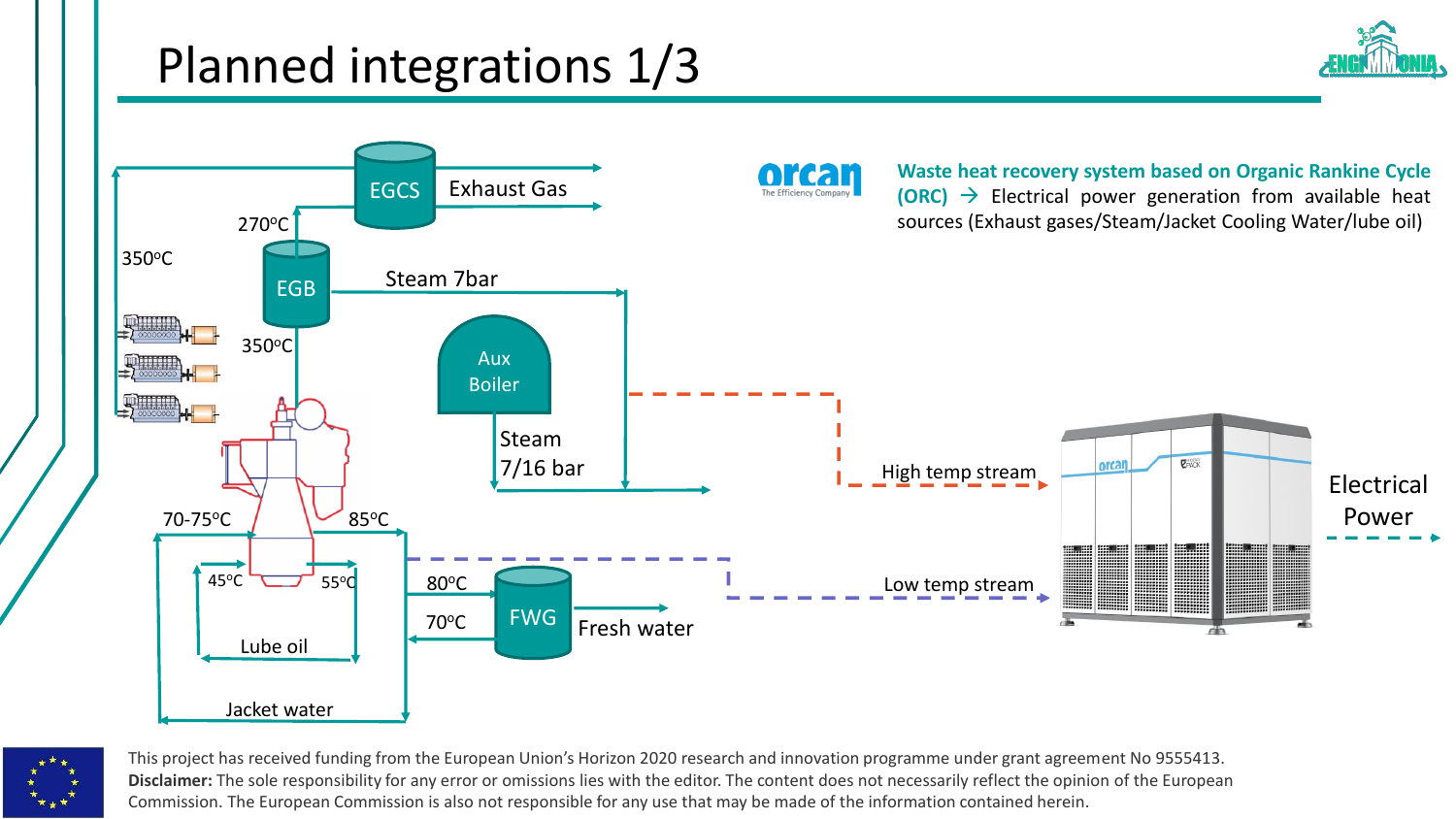#### Planned integrations 2/3







**Photovoltaic panels** → Electrical power generation from direct sunlight.

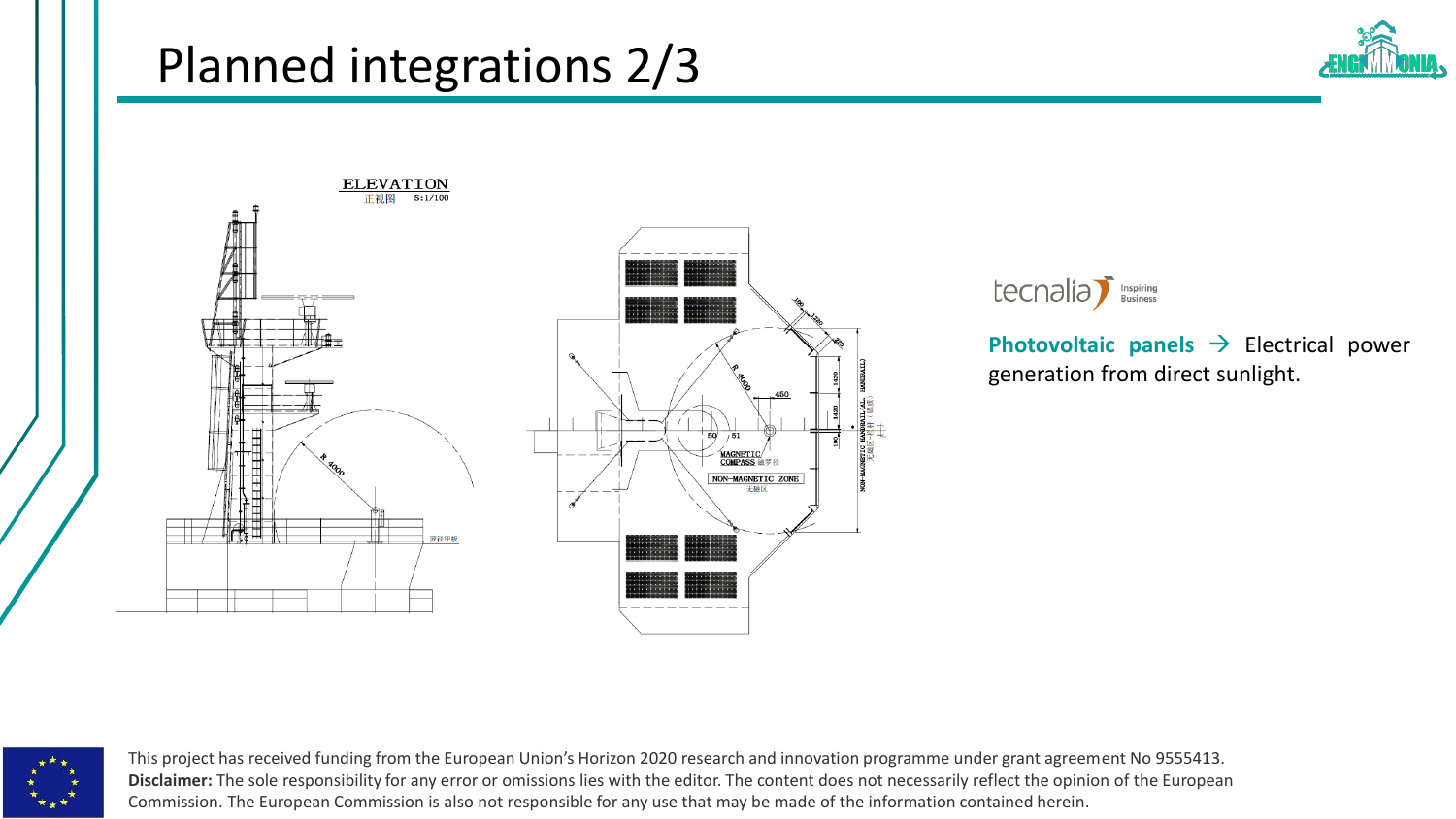## Planned integrations 3/3





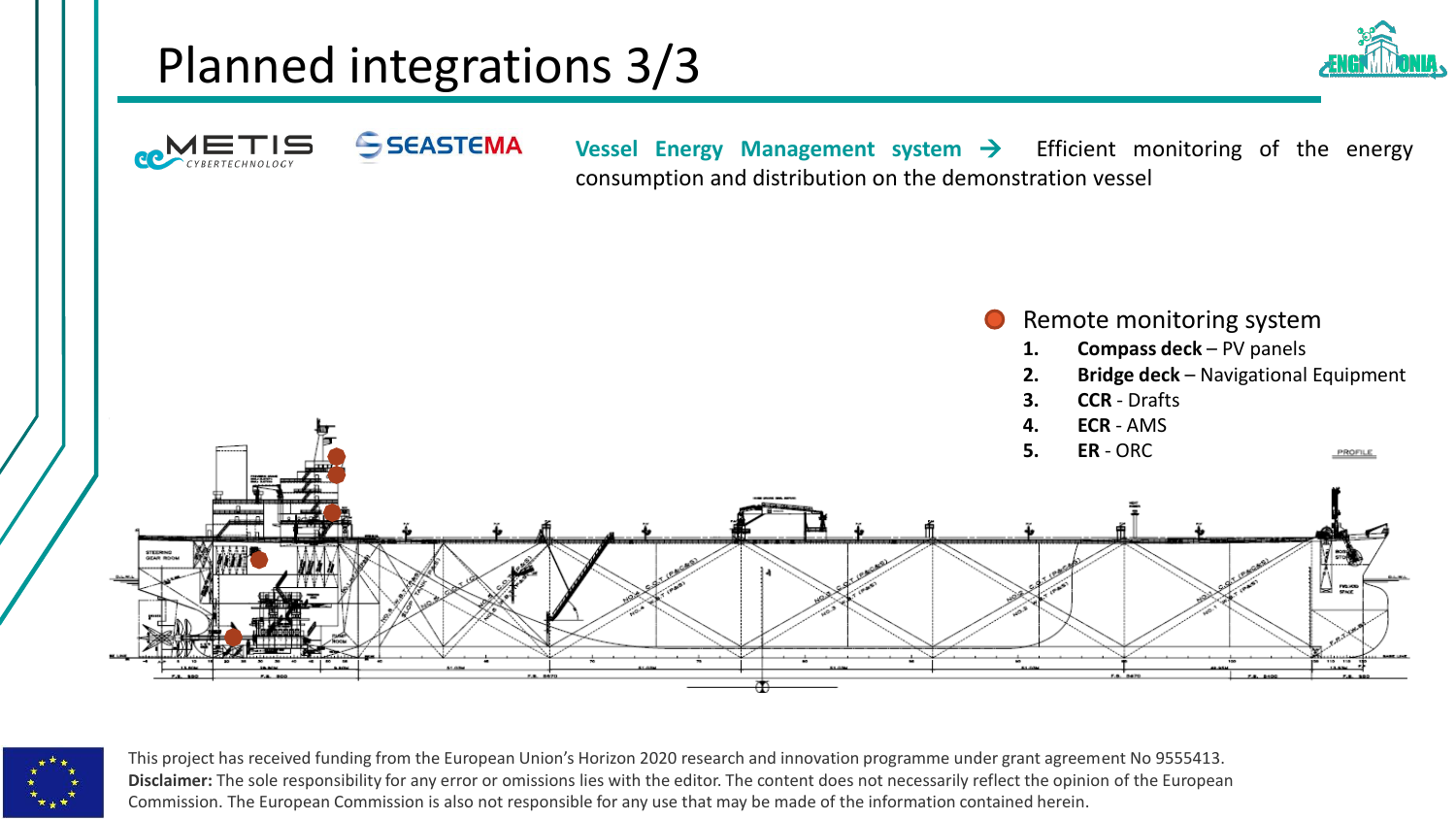#### Objectives & Targets





- $\triangledown$  Fuel optimisation Decrease consumption on the Auxiliary Engines
	- **200KWe** reduction from AEs on sailing days
	- Reduction of **150-180mt fuel/year**
	- Expected **savings** basis current bunker prices (*June2022*) about **150,000\$/year**
- $\triangledown$  Improve environmental footprint of vessel as per IMO guidelines
	- Emissions reduction of **470-560mt CO2 /year**
	- $\triangledown$  Improvement on the EEXI & CII indices

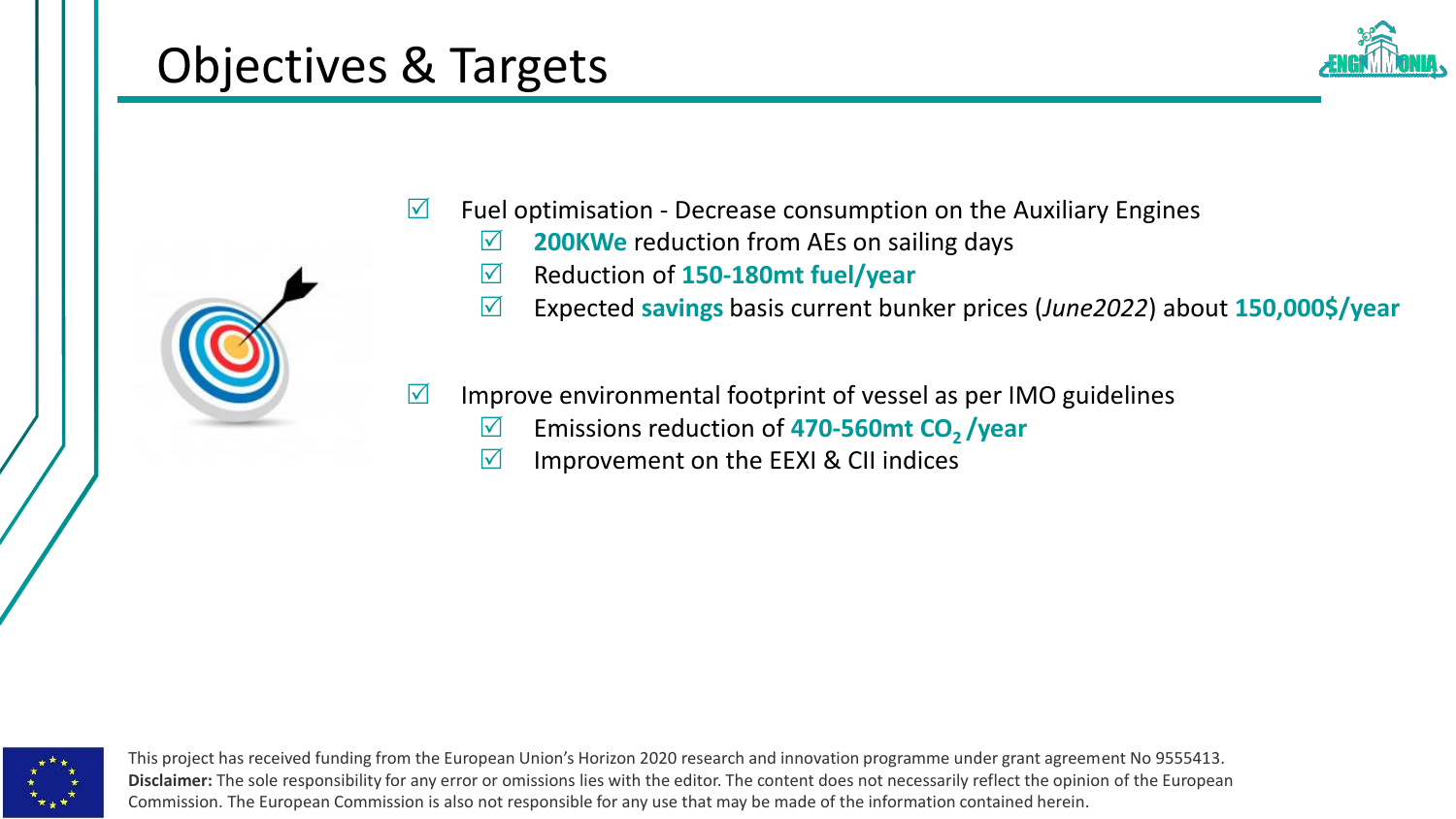

- Increase efficiency rating of the demo vessel
- Quantify savings from the inclusion of new technologies
- **E** Identify suitability of new technologies to various ship types (replication potential)
- Investigate new technologies that will lead to decarbonising our fleet (Ammonia).
- Build network for cross-fertilisation of ideas and new technological solutions for the shipping industry